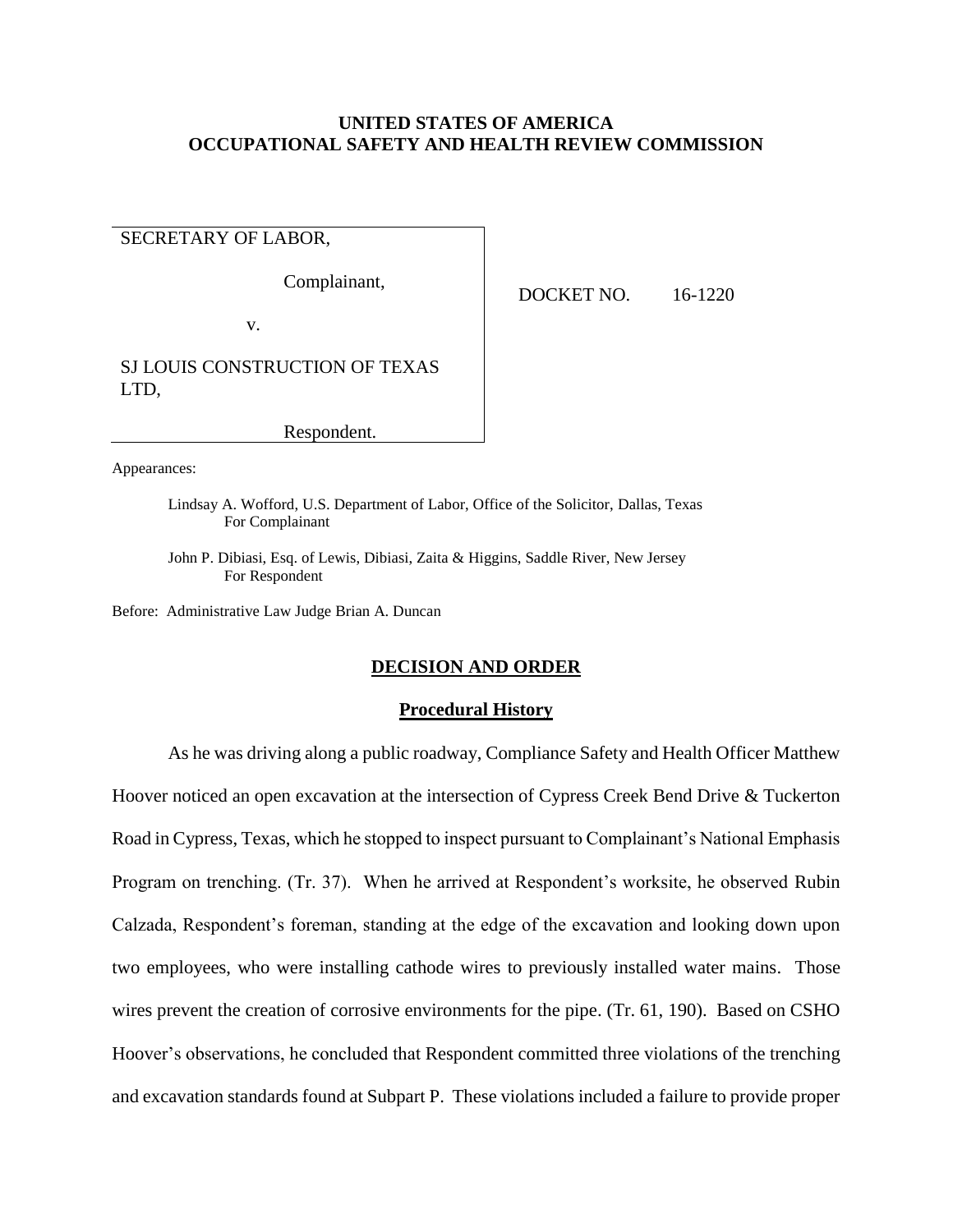ingress/egress from the trench and failure to provide adequate means of protection against caveins. *See* Citation and Notification of Penalty.

Complainant issued a Citation and Notification of Penalty, alleging three separate violations of the Occupational Safety and Health Act. *Id.* Respondent filed a timely notice of contest, arguing that both the means of egress and the walls of the trench were compliant with the cited standards. This brought the matter before the Occupational Safety and Health Review Commission pursuant to Section 10(c) of the Act. Prior to trial, Complainant withdrew Citation 1, Item 2, leaving only two citation items for the Court's review. (Tr. 19–20). With Citation 1, Item 2 thus withdrawn, the total penalty proposed by Complainant is \$45,100.

This matter was originally assigned to Judge John Schumacher, who is no longer with the Commission. On December 15, 2017, the case was re-assigned, and a trial was held on June 22, 2018 in Houston, Texas. Two witnesses testified at trial: (1) CSHO Matthew Hoover, and (2) Lucus Menebroker, Respondent's Vice President and Area Manager. Both parties submitted posttrial briefs for the Court's consideration.

### **Jurisdiction & Stipulations**

The parties stipulated the Commission has jurisdiction over this proceeding pursuant to Section 10(c) of the Act and that, at all times relevant to this proceeding, Respondent was an employer engaged in a business and industry affecting interstate commerce within the meaning of Sections 3(3) and 3(5) of the Act, 29 U.S.C. § 652(5). (Tr. 18–19). *See Slingluff v. OSHRC*, 425 F.3d 861 (10th Cir. 2005). The parties also stipulated to other factual matters, which were read into the record. (Tr. 18–19).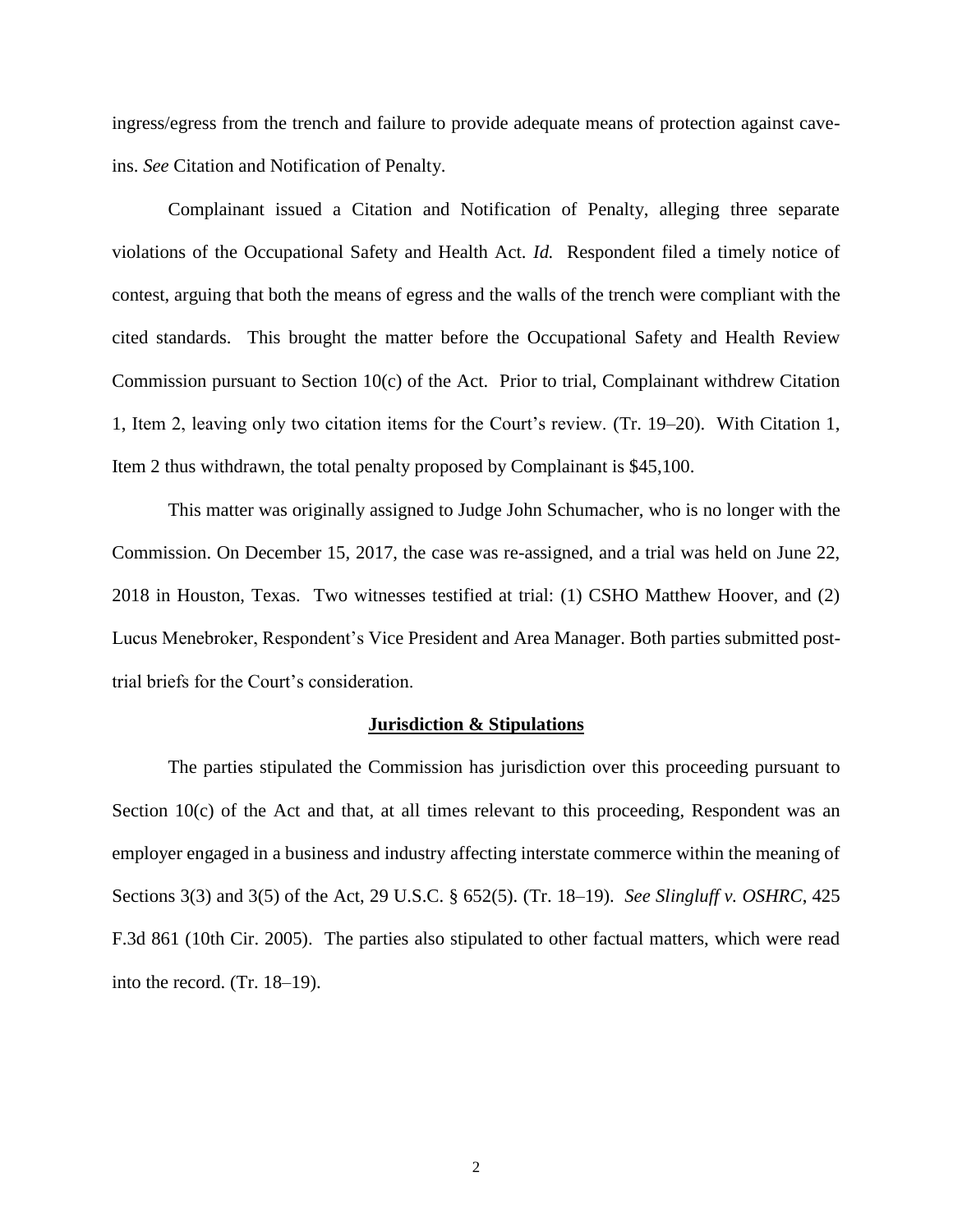## **Factual Background**

Respondent is a large underground utilities contractor. On the day of CSHO Hoover's inspection, one of Respondent's crews was in the process of installing cathode wires to a section of water main that it had previously installed as part of a larger project for the West Harris County Regional Water Authority. (Tr. 61, 166–67). As noted earlier, CSHO Hoover observed two of Respondent's employees working in the bottom of a trench that had no immediately visible signs of protection installed and appeared to be lacking an adequate means of ingress/egress. (Tr. 37, 42; Ex. C-1 at 1 to 3). Calzada directed the employees to exit the trench after CSHO Hoover arrived. (Tr. 93; Ex. C-1 at 3).

Calzada told CSHO Hoover he opted not to use the available trench box because certain structural pins for the box did not fit or match up correctly. (Tr. 62). Instead, Calzada opted to use the benching method memorialized in an engineer-approved plan for this project. (Stip. No. 8; Tr.  $65-66$ ).<sup>1</sup> The engineer-approved plan provided two options for its implementation:

Option I The Contractor can use Slope as shown in the Option I section of the specification. Applicable slopes may be obtained by *either straight cut or benched method*. Vertical cuts for the benched method shall not exceed four (4) feet. Easement restrictions may limit the use of this option. See Drawing Option I.

Option II The Contractor may use a Trench Shield as shown in the Option II section of this specification. Requirements set forth in in this Option shall include curricular trench shield(s) and or manhole boxes. All slopes above trench shield(s) shall conform to the guidelines set forth in Option I.

(Ex. R-8 at 8) (emphasis added). This set of options is similar to the way Subpart P provides employers the option to utilize sloping/benching or to use physical implements, such as shoring, to protect against cave-ins. (Ex. R-8). *See generally* 29 C.F.R. § 1926.652. Because no functional shoring was available, Calzada opted to use Option I. (Tr. 62).

 $\overline{a}$ 

<sup>1.</sup> Respondent did not provide CSHO Hoover with a copy of the engineering plan until after the inspection concluded and Hoover had returned to his office. (Tr. 64–65).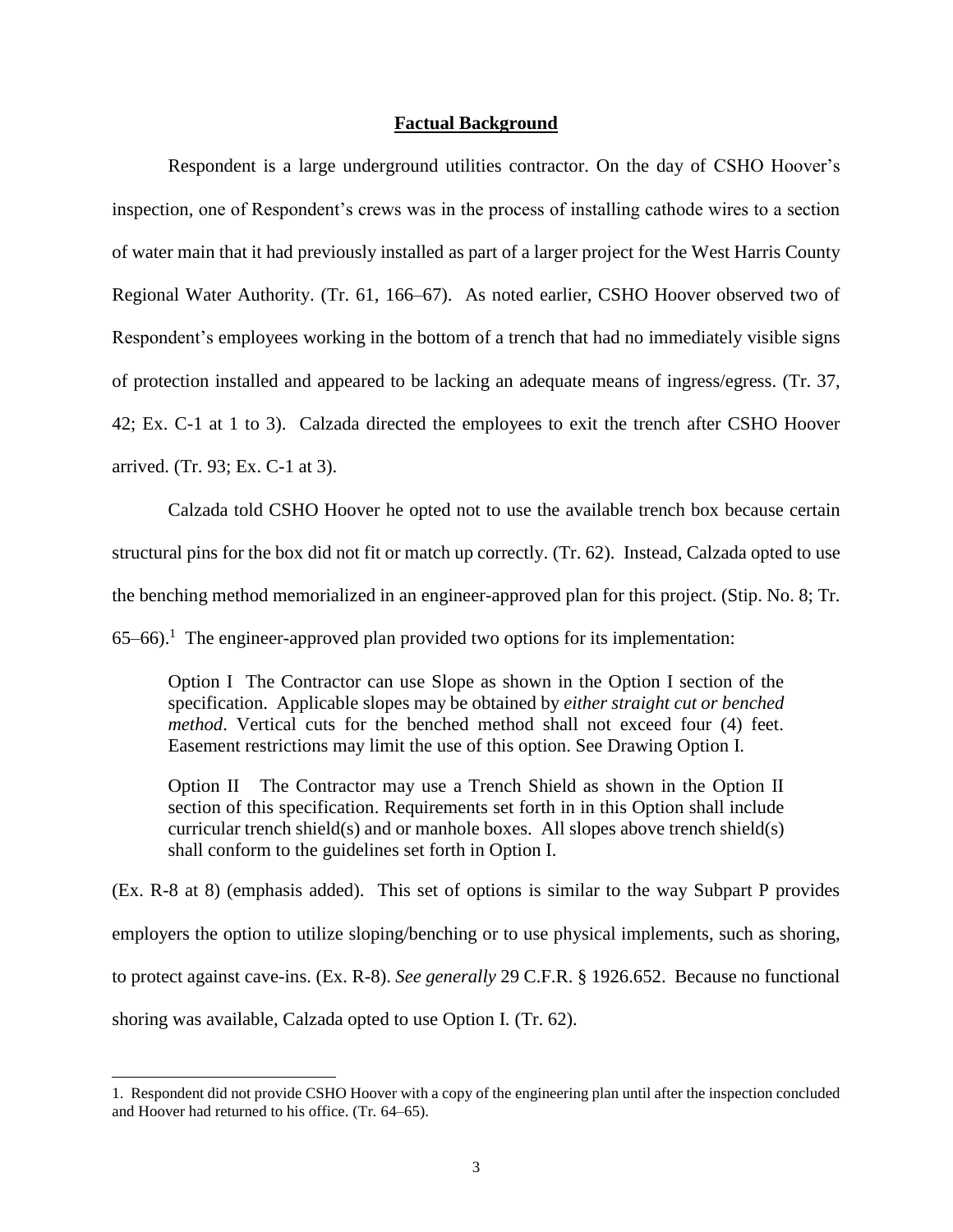According to CSHO Hoover, Calzada told him that they had benched and sloped the excavation to a horizontal-vertical (H/V) ratio of one to four, which more or less aligns with CSHO Hoover's estimate of the height of the benches versus their width. $2$  (Tr. 63). Calzada also told CSHO Hoover that he did not take any measurements of the benching or sloping and that the job was supposed to be a quick in-and-out operation, lasting approximately 15 minutes. (Tr. 63). Based on his measurements, CSHO Hoover determined Respondent's trench was not in compliance. The trench itself measured 20-feet long, 12-feet wide across at the top, and was approximately 7 feet deep.<sup>3</sup> (Tr. 47, 52–53, 75; Ex. C-11). As illustrated in Exhibit C-1, the trench also had benches along either side of the excavation that started roughly half-way up the wall, thus measuring approximately 3 to 3.5 feet in height. (Tr. 49; Ex. C-1 at 1). According to Hoover, the bench running along the right-hand side of the excavation (indicated by an "R" on C-1) was roughly two-feet wide, though it did have a substantial portion of the bench missing roughly halfway down the length of the trench.<sup>4</sup> (Tr. 83; Ex. C-1 at 1). The left-hand side had a bench of sorts; however, as indicated by CSHO Hoover, the bench varied in width throughout the length of the trench and was never more than one-foot wide. (Tr. 54; Ex. C-1 at 1). Further, according to Hoover, the left-side bench wall slope measured 60 degrees, and the sloped wall opposite the excavator measured 50 degrees. (Tr. 49, 57; Ex. C-11 at 4, 8, 12 and 13). CSHO Hoover did not measure the slope of the wall beneath the excavator because he did not feel safe performing the measurement. (Tr. 50–51).

 $\overline{a}$ 

<sup>2.</sup> CSHO Hoover testified the slope was 4:1, but later clarified he was using the ratio of rise over run, or vertical to horizontal. (Tr. 63). The Court has expressed the ratio of horizontal to vertical, which is the way it is expressed in R-8 and Subpart P.

<sup>3.</sup> CSHO Hoover's initial measurement of 8 feet was off by approximately one foot because he forgot to account for the angle of the trench rod, which he used to measure the trench. (Tr. 75).

<sup>4.</sup> The Court will continue to refer to the sides of the trench in this manner; however, for clarification, the Court notes the labels "right" and "left" are based on an individual looking lengthwise down the trench to the location of the excavator, which is also noted on Ex. C-1 at 1.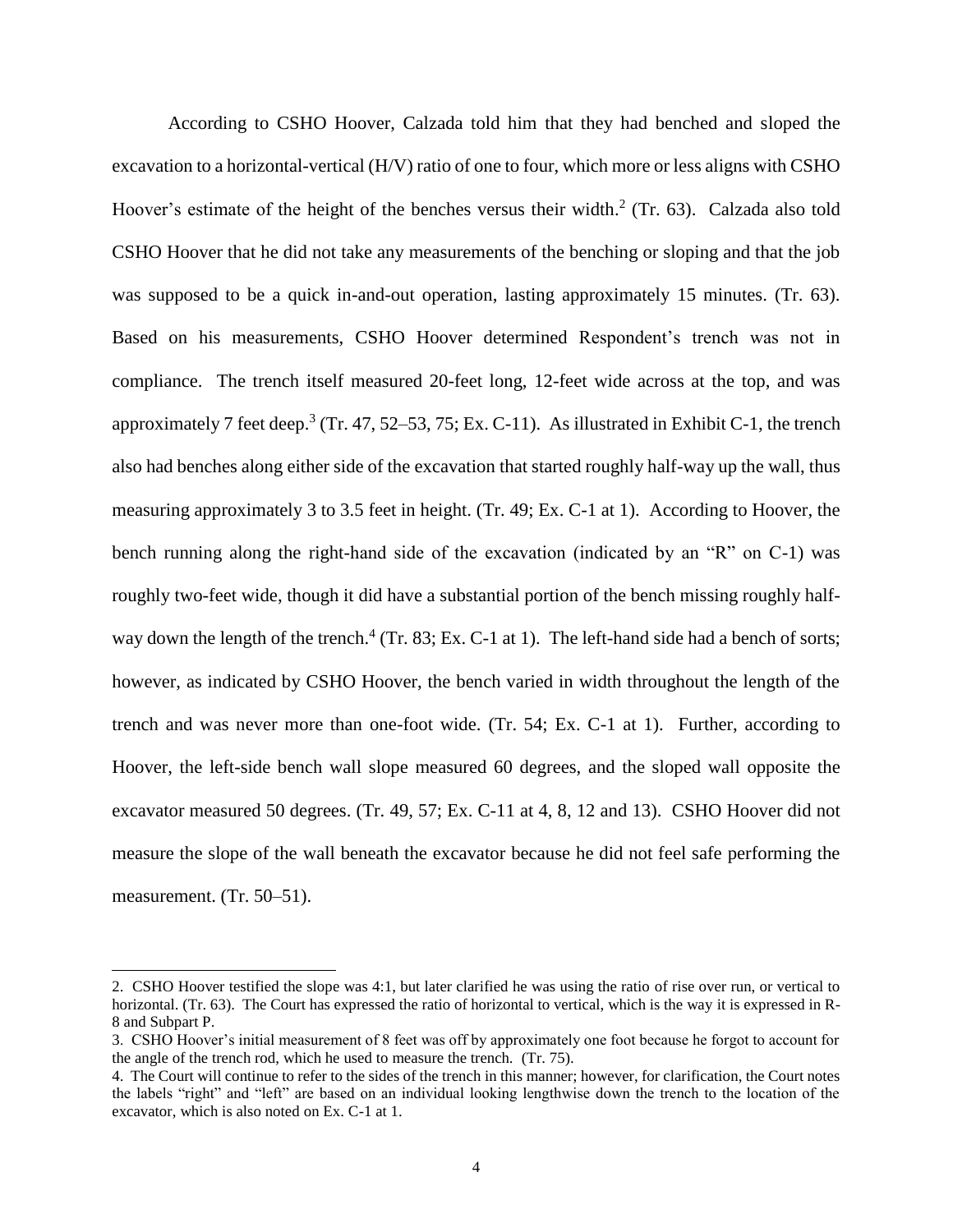In addition to the alleged slope-related deficiencies, CSHO Hoover also determined the trench did not have an adequate means of ingress/egress. (Tr. 94). After arriving at the site, CSHO Hoover observed two employees exit from the trench at a point adjacent to the wall where the excavator was parked. (Ex. C-1 at 3). To exit the trench, the employees walked toward the excavator and began walking up the sloped portion of that wall. (Tr. 93). Then, they turned to the right wall of the trench and crawled onto the bench while using the trench wall as a handhold. (Tr. 94; Ex. C-1 at 3). CSHO Hoover determined this was a violation based on the impediment posed by the excavator and the roughly three-and-a-half-foot step they had to take onto and off the bench in order to fully exit the trench. (Tr. 94; Ex. C-1 at 3).

After the inspection, CSHO Hoover proposed, and Complainant approved, the issuance of a Citation and Notification of Penalty, alleging three separate violations of the Act. As noted above,

Complainant withdrew Citation 1, Item 2, which leaves the two citation items discussed below.

## **Discussion**

# Citation 1, Item 1

Complainant alleged a serious violation of the Act in Citation 1, Item 1 as follows:

29 CFR 1926.651 $(c)(2)$ : A stairway, ladder, ramp or other safe means of egress was not located in trench excavations that were more than 4 feet (1.22m) or more in depth so as to require no more than 25 feet (7.62m) of lateral travel for employees.

On or about March 3, 2016, near the intersection of Cypress Creek Bend Dr. and Tuckerton Rd., where employees were exposed to fall hazards when entering and exiting the eight foot deep excavation without utilizing a stairway, ladder, ramp, or other safe means of egress.

*Citation and Notification of Penalty* at 6.

# The Standard Applied and Was Violated

Respondent concedes that 1926.651(c)(2) applied to the trench at issue. *See* Resp't Br. at

11. The primary issue with respect to this alleged violation is whether Respondent installed or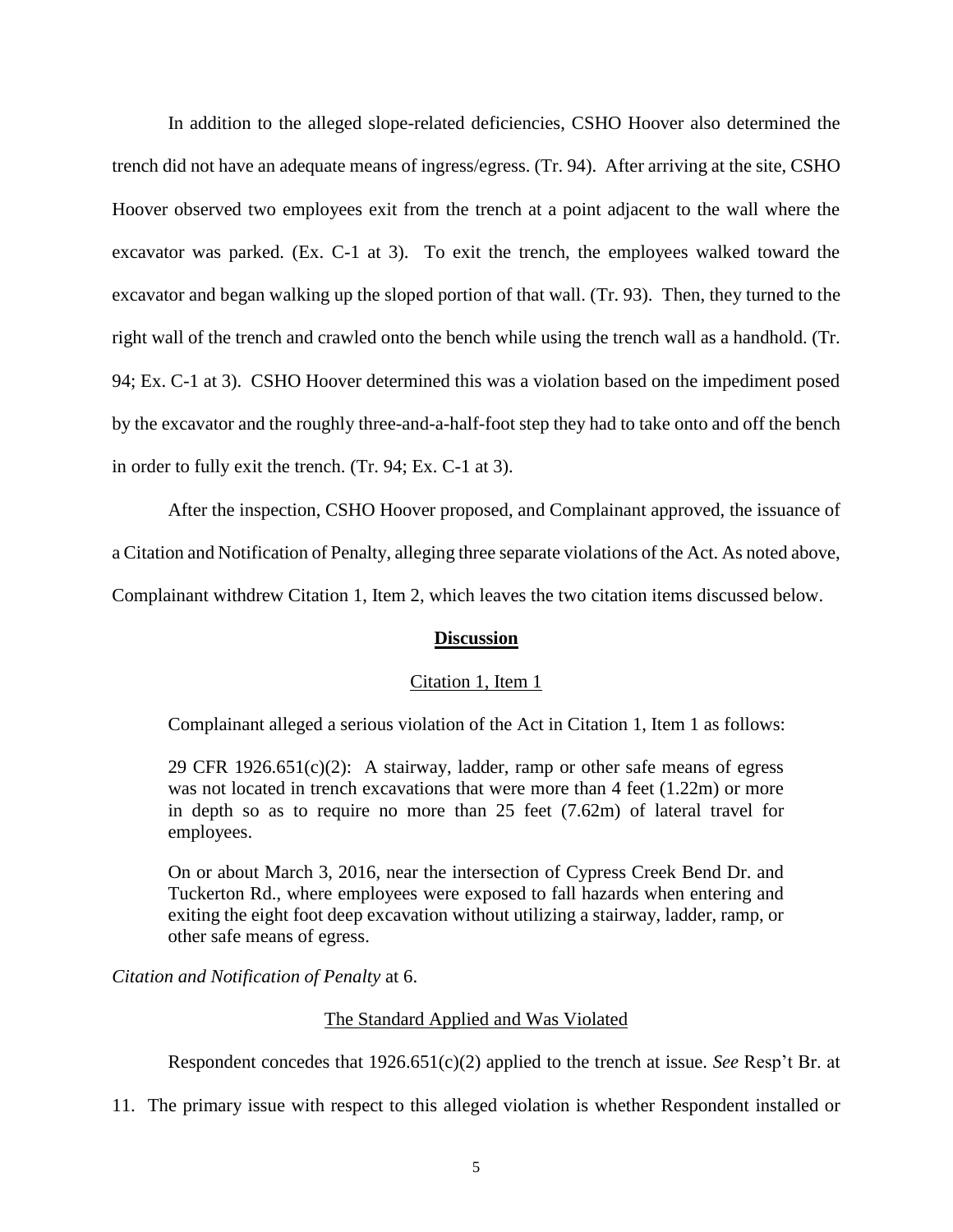otherwise constructed a safe means of ingress/egress from the trench. Based on the evidence introduced by the only witness that personally observed the trench and the manner in which Respondent's employees exited from it, the Court finds Respondent failed to ensure a safe means of ingress/egress from the trench. The cited standard requires a ladder, stairway, ramp, or other safe means of egress. Because there was no ladder or stairway, the question remains as to whether Respondent provided a ramp or other safe means of egress. It did neither.

First, Respondent contends the exit path taken by Respondent's employees was, in fact, a 'ramp' as defined by Subpart P. *See* 29 C.F.R. § 1926.651(c)(2). A ramp "means an inclined walking or working surface that is used to gain access from one point from another, and is constructed from earth or from structural materials . . . ." *Id.* Whatever Respondent prefers to call the path Respondent's employees crawled up to exit the trench, it is surely not a ramp. To exit the trench, the employees first moved up the slope towards the side of the trench occupied by the excavator. (Tr. 93–94; Ex. C-1 at 3). Just a couple of feet up the slope, the employees then turned to their right to step up onto the bench on the right-hand side of the trench. (*Id.*). From there, the employees used their hands to push or pull themselves up the remaining three-plus foot wall to exit. (*Id.*). This "pathway" as Menebroker referred to it, is little more than an afterthought and certainly not an intentional surface designed to facilitate access from one point to another. (Tr. 197–98). Contrary to Respondent's assertion, the standard does not "merely" require a ramp, but one that was clearly designed as such and provides a safe means of egress. Respondent's employees used multiple surfaces and means to climb out of the trench, none of which qualify, either individually or in tandem, as a ramp.

Nor, for that matter, was the pathway used by Respondent's employees a safe means of egress, as the phrase is employed under the cited standard. As observed by CSHO Hoover, the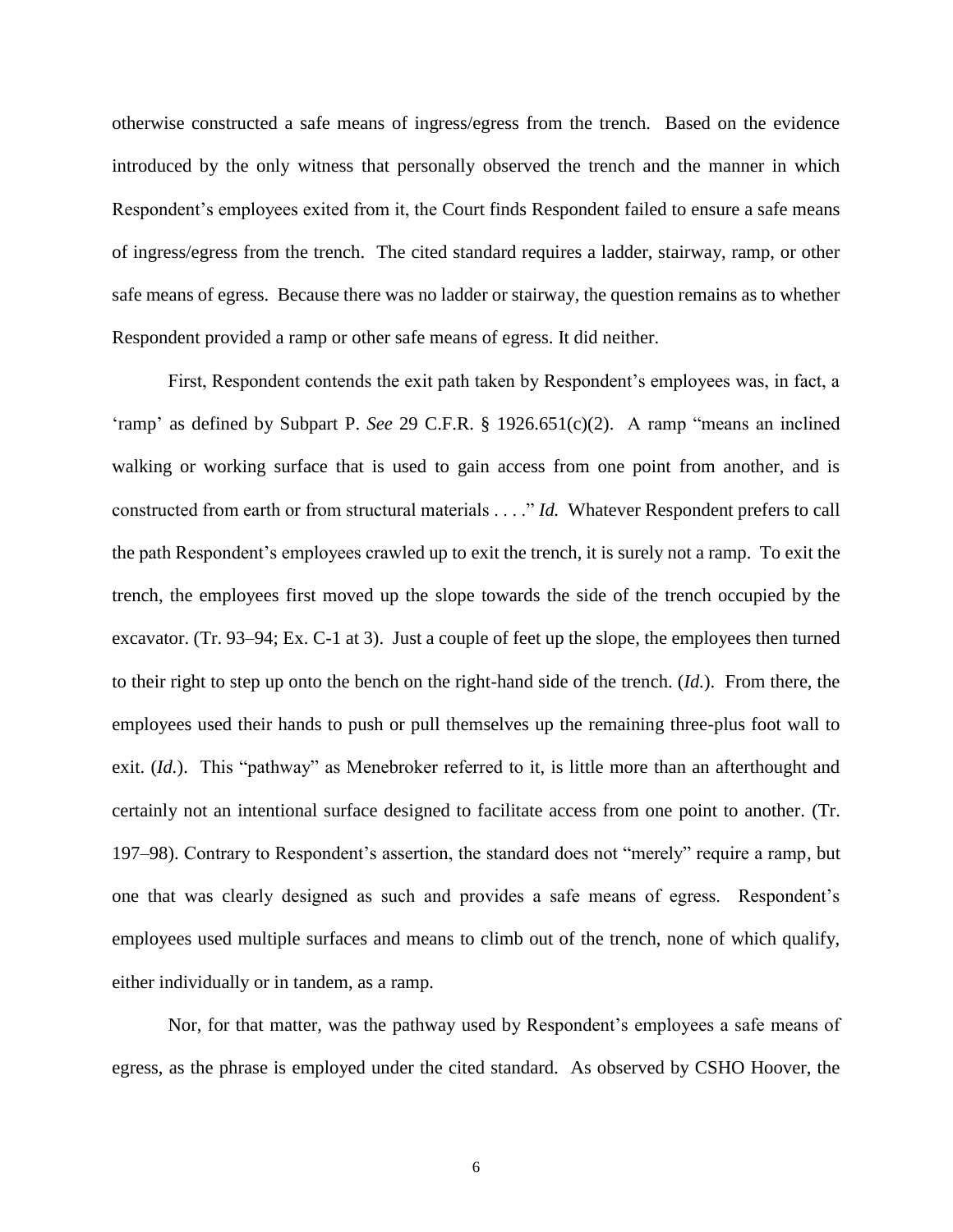employees exited in the direction of the excavator, which, as depicted in Exhibit C-1, was parked at the far edge of the trench. (Ex. C-1 at 3). Respondent's own trench safety policy states, "No spoil or equipment shall be permitted nearer than 2 feet from the edge of the excavation." (Ex. R-8 at 9). As the photographic evidence illustrates, however, the excavator was parked at the precipice of the trench's far edge. (Ex. C-1 at 3). Thus, not only were additional loads imposed on that portion of the trench wall, but any reasonable and prompt means of escape were blocked by the excavator. *See, e.g.,* 29 C.F.R. § 1926.651(j)(2) (requiring material and equipment to be placed at least 2 feet from edge of excavation). *See Degen Excavating, Inc.*, 22 BNA OSHC 1904 (No. 08-1271, 2009) (ALJ) ("While Robey and Maxwell may believe that Maxwell had no trouble exiting the trench, the photo demonstrates this was more likely due to Maxwell's dexterity than the suitability of the means of exit. Indeed, in the event of a collapse, it is very possible the bank Maxwell was required to climb could have been adversely affected.").

By way of comparison, the Court reviewed the maximum allowable distances between the steps of a ladder, which is an acceptable (and explicitly provided) means of providing safe egress under the standard. The maximum allowable distance between ladder rungs (10 to 14 inches) is less than half of the vertical distance Respondent's employees had to climb in order to exit the trench. *See* 29 C.F.R. §§ 1926.1053(a)(3)(i); *see also* 29 C.F.R. § 1926.1051(a) ("A stairway or ladder shall be provided at all personnel points of access where there is a break in elevation of 19 inches (48 cm) or more, and no ramp, runway, sloped embankment, or personnel hoist is provided."). Further complicating matters was the fact that the trench exhibited signs of sloughing and failure. Though Menebroker attempted to characterize the area of failure as an intentional "notch" used to facilitate ingress/egress, his characterization is rejected as not credible for three reasons: (1) the employees did not use the alleged "notch" when they actually exited the trench;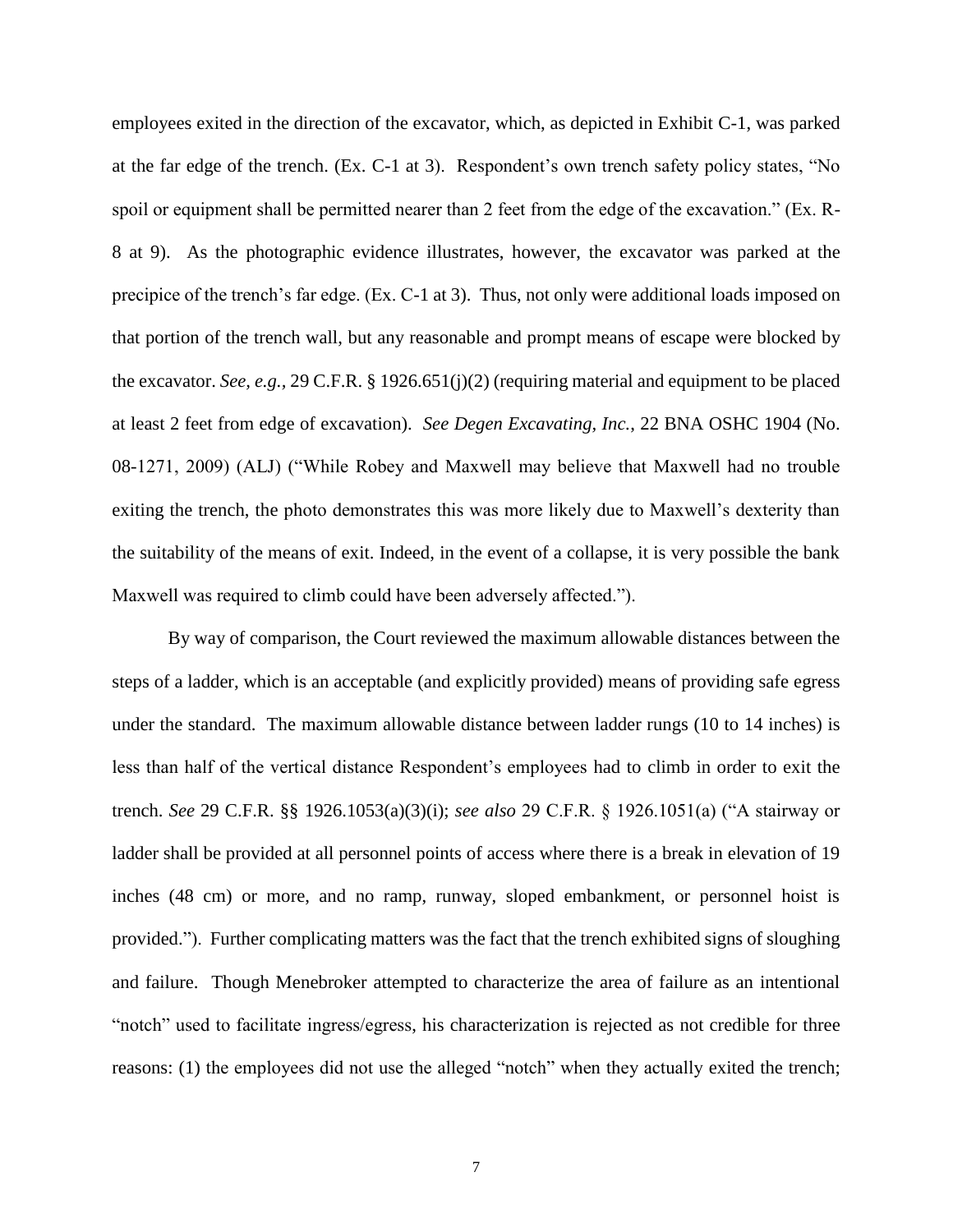(2) Menebroker did not personally observe the trench or the conditions at the worksite; and (3) his testimony appeared to be post-citation speculation as to a possible explanation for the collapsed portion of the bench. (Tr. 196, 219–220; Ex. C-1, p.1). The Court finds there was no safe means of egress at the time of the inspection. The requirements of the standard were violated.

### Respondent's Employees Were Exposed to the Hazard

To establish exposure under Commission precedent, the Secretary must show Respondent's employees were actually exposed to the violative condition or that it is "reasonably predictable by operational necessity or otherwise (including inadvertence), that employees have been, are, or will be in the zone of danger." *Fabricated Metal Prods.*, 18 BNA OSHC 1072, 1074 (No. 93-1853, 1997). *See Oberdorfer Industries, Inc.*, 20 BNA OSHC 1321 ("The zone of danger is determined by the hazards presented by the violative condition that presents the danger to employees which the standard is designed to prevent."). The photographs show Respondent's employees in the trench, then actually using an unsafe means to exit the trench, thereby exposing them to potential slip and fall hazards, as well as potential cave-in hazards imposed by the excavator. (Ex. C-1 at 3). Thus, Complainant established employee exposure.

#### Respondent Had Knowledge of the Violation

To prove this element, Complainant must show Respondent knew or, with the exercise of reasonable diligence, could have known of the violation. *Dun-Par Engineered Form Co.*, 12 BNA OSHC 1962, 1965 (No. 82-928, 1986). The key is whether Respondent was aware of the conditions constituting a violation, not whether it understood the conditions violated the Act. *Phoenix Roofing, Inc.*, 17 BNA OSHC 1076, 1079–80 (No. 90-2148, 1995). Complainant can prove knowledge of a corporate employer through the knowledge, actual or constructive, of its supervisory employees. *Dover Elevator Co.*, 16 BNA OSHC 1281, 1286 (No. 91-862, 1993). If a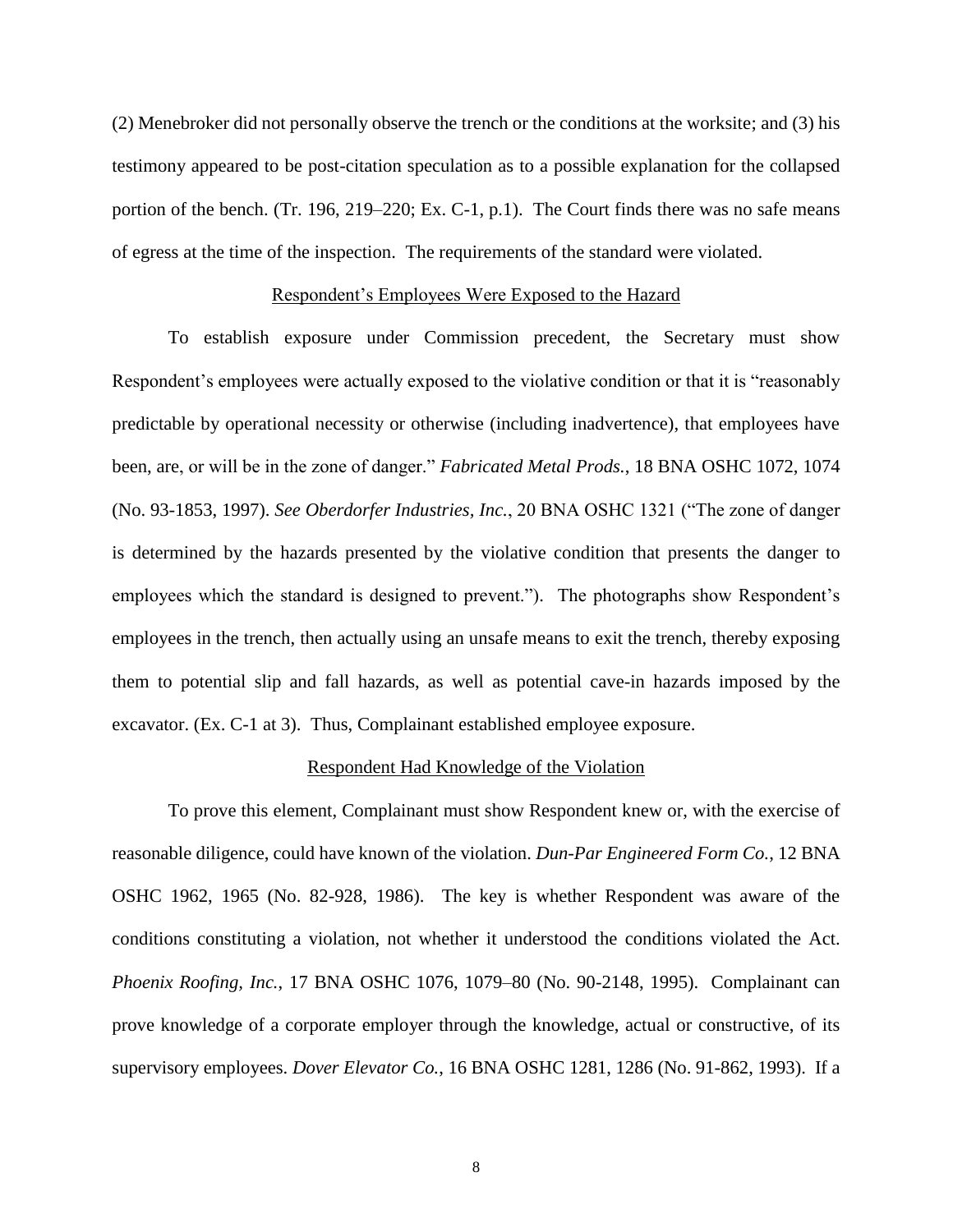supervisor is, or should be, aware of the noncomplying conduct of a subordinate, it is reasonable to charge the employer with that knowledge. *See Mountain States Tel. & Tel. Co. v. OSHRC*, 623 F.2d 155, 158 (10th Cir. 1980).

As with the previous element, Respondent's knowledge of the violative conditions is not in serious dispute. Calzada, Respondent's foreman, was standing at the edge of the trench watching them work in the violative trench. Because Calzada was their supervisor, his knowledge is properly imputed to Respondent. Accordingly, Complainant established actual employer knowledge of the violation.

#### The Violation Was Serious

A violation is "serious" if there was a substantial probability that death or serious physical harm could have resulted from the violative condition. 29 U.S.C. § 666(k). Complainant need not show that there was a substantial probability that an accident would actually occur; he need only show that if an accident occurred, serious physical harm could result. *Phelps Dodge Corp. v. OSHRC*, 725 F.2d 1237, 1240 (9th Cir. 1984). If the possible injury addressed by a regulation is death or serious physical harm, a violation of the regulation is serious. *Mosser Construction*, 23 BNA OSHC 1044 (No. 08-0631, 2010); *Dec-Tam Corp*., 15 BNA OSHC 2072 (No. 88-0523, 1993).

CSHO Hoover testified the lack of proper egress from the trench exposed Respondent's employees to slip and fall hazards that could lead to broken bones and contusions. (Tr. 100). Further, as discussed in more detail below, Respondent's employees were exposed to crushing hazards imposed by an improperly protected trench, thereby heightening the hazards imposed by the lack of safe and prompt exit. Whether due to falling into the trench or being crushed by a collapsing trench without adequate egress, Respondent's employees were exposed to the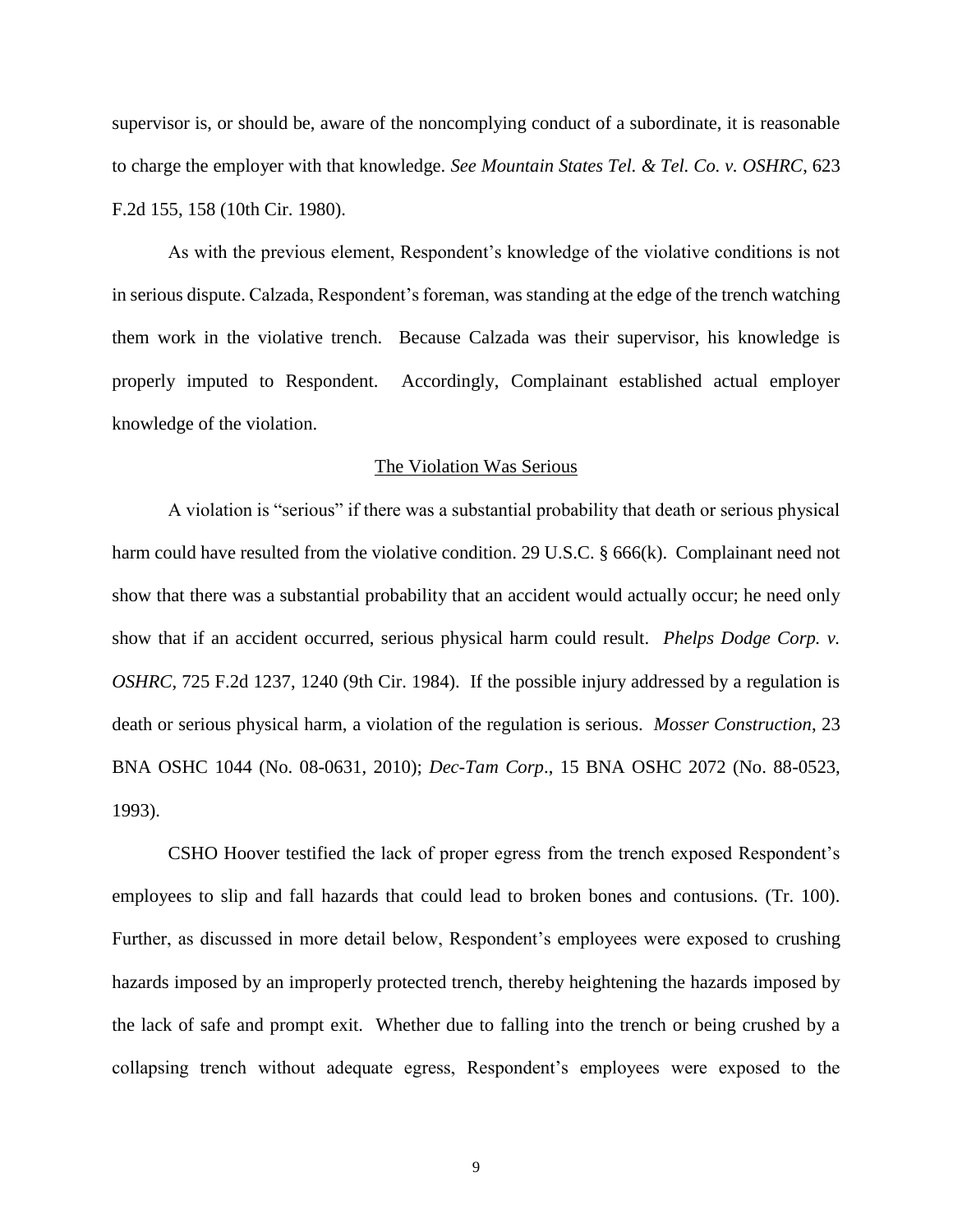possibility of serious injuries up to, and including, death. Accordingly, the violation was properly

characterized as serious.

# Citation 2, Item 1

Complainant alleged a repeat violation of the Act in Citation 1, Item 1 as follows:

29 CFR 1926.652(a)(1): Each employee in an excavation was not protected from cave-ins by an adequate protective system designed in accordance with 29 CFR 1926.652(b) or  $(c)$ .

On or about March 3, 2016, near the intersection of Cypress Creek Bend Dr. and Tuckerton Rd., where employees were exposed to crushed-by hazards without being protected when working in an excavation that was 8 feet in depth that had no protective system.

**S.J. LOUIS CONSTRUCTION OF TEXAS WAS PREVIOUSLY CITED FOR A VIOLATION OF THIS OCCUPATIONAL SAFETY AND HEALTH STANDARD, WHICH WAS CONTAINED IN OSHA INSPECTION NUMBER 316045335, CITATION NUMBER 2, ITEM NUMBER 1 AND WAS AFFIRMED AS A FINAL ORDER ON NOVEMBER 8, 2012, WITH A FINAL ABATEMENT DATE OF JANUARY 8, 2013, WITH RESPECT A WORKPLACE LOCATED AT 860 W. AIRPORT FRWY, HURST, TX 46054.**

*Citation and Notification of Penalty* at 6.

## The Standard Applies and Was Violated

Respondent was cited for violating 29 C.F.R. § 1926.652(a)(1), which is the general requirement for protecting the occupants of a trench. As with the previous citation item, Respondent does not dispute the applicability of the standard. Instead, Respondent contends that it procured, implemented, and followed a plan approved by a registered professional engineer in accordance with 29 C.F.R. § 1926.652(b)(4). While Respondent may have procured a plan designed by a professional engineer, the Court finds that it failed to abide by the plan's terms.

In lieu of abiding by the standard-imposed requirements for trench protection, an employer has the option to hire a professional engineer to design a plan that will provide equivalent protection. *See* 29 C.F.R. § 1926.652(b)(4). Depending on the type of protection used, the plan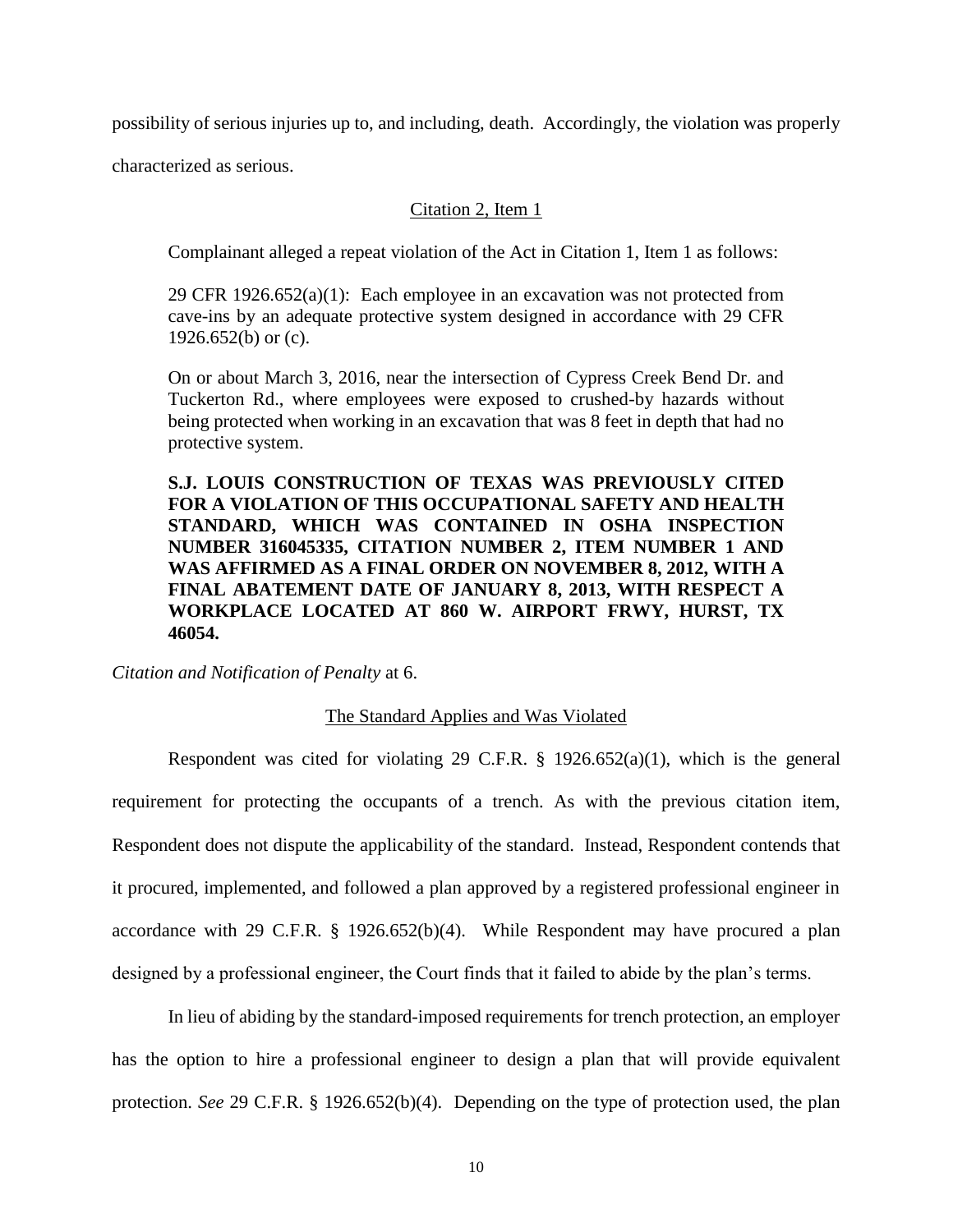will be governed by 1926.652(b)(4) or (c)(4), which address sloping/benching and support systems, respectively. In this case, Respondent's plan appears to comply with 1926.652(b)(4). However, while the plan itself may be compliant, Respondent failed to adhere to its terms.

To recap, CSHO Hoover measured the slope of the walls as follows: (1) left wall, 60 degrees; and (3) wall opposite excavator, 50 degrees. CSHO Hoover did not measure the wall beneath the excavator because he felt there was no safe way to do so. None of these walls were compliant with the OSHA standard of 45 degrees (H:V ratio of 1:1) for Type B soil. *See* 29 C.F.R. § 1926.652(b)(1)(ii); *see also* Pt. 1926, Subpt. P, App. B. Thus, we compare the trench measurements with the allowable configurations under Respondent's engineer-approved plan.

Respondent's plan provides two options: sloping or shielding. (Ex. R-8). Because Calzada did not use the trench box, the only other available option is Option I – Sloping. (Ex. R-8 at 9). According to the general description of Option I, which governs the use of slope as a protective measure, "Applicable slopes may be obtained by *either straight cut or benched method*." (Ex. R-8 at 8) (emphasis added). This point is clarified on the following page, which includes a notation on the Option I diagram, stating, "The contractor may use the *benched method of slope*." (Ex. R-8 at 9) (emphasis added). In other words, benching is simply another method by which the required slope can be attained, which is consistent with the dictates and structure of 29 C.F.R. § 1926.652.

As an alternative to a pure application of either slope or benching, Option I allows for a single 3'6" vertical bench in "stiff clay."<sup>5</sup> (Ex. R-8 at 9). Nevertheless, the diagram still indicates the remaining portion of the wall above 3'6" must be sloped or benched according to the soil type and depth of the trench. (*Id.*). The parties stipulated the trench was dug in Type B soil and was less than 12-feet deep, which means that the maximum allowable slope, per the plan, was 3/4:1

 $\overline{a}$ 

<sup>5.</sup> Respondent's plan does not appear to define the term "stiff clay". CSHO Hoover stated that this can refer to Type B soil, though he did not agree that the trench at issue was dug in stiff clay. (Tr. 130–31).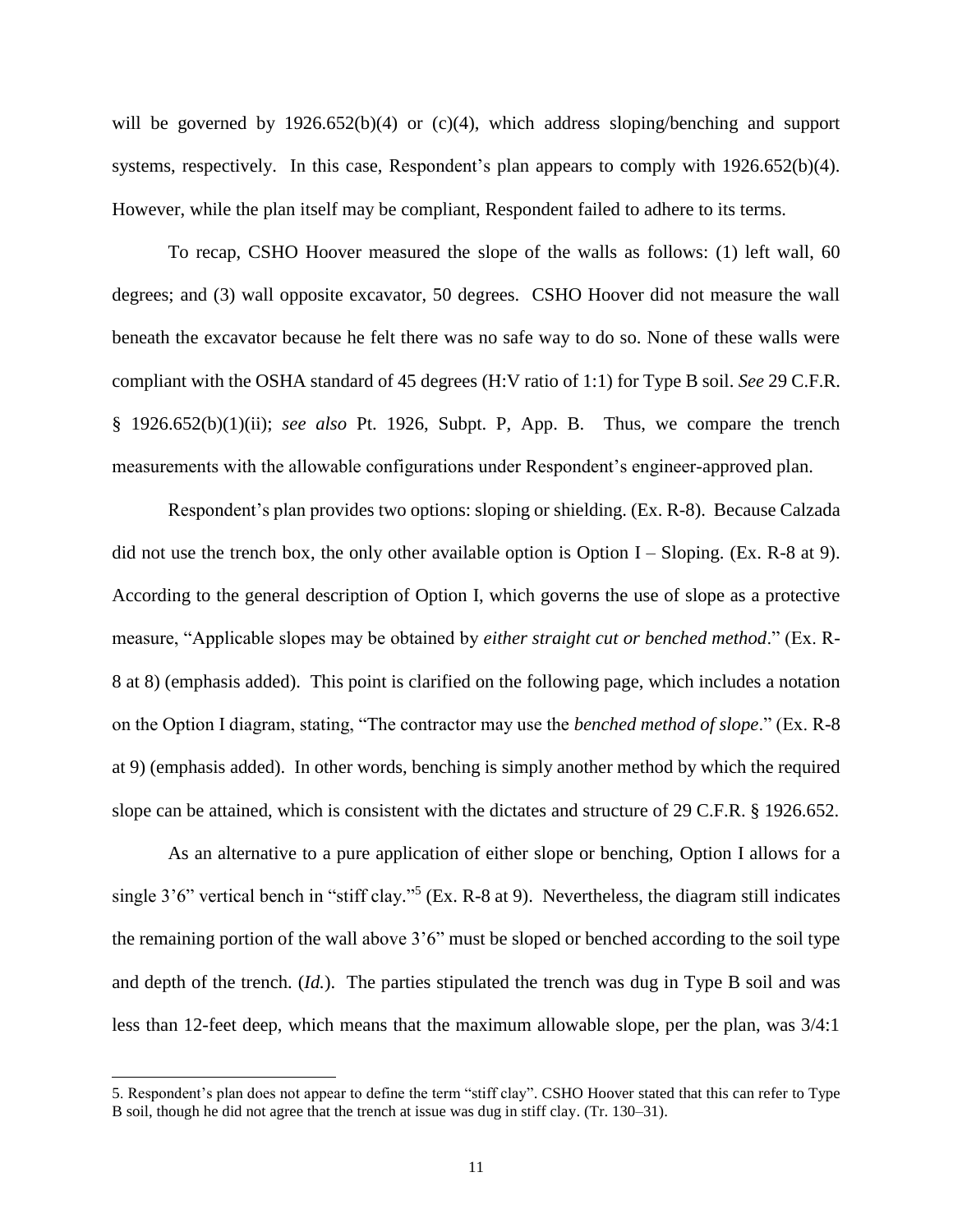(H/V), or 53 degrees. (Tr. 19 at Stip. No. 9; Ex. R-8 at 9). Complainant maintains that, even when applying the terms of Respondent's engineer plan, at least one wall of the excavation was not in compliance. The Court agrees.

Utilizing the somewhat vague parameters provided by the engineering plan, Respondent attempts to argue the trench complied with the plan by cherry-picking certain maximum and minimum measurements—including the single-bench option discussed above—and suggesting that compliance with those is all that is required. (Tr. 182–83). Menebroker testified that Respondent did not have to comply with the overall 53 degree slope requirement in the engineering plan. He asserted that the plan allowed multiple benches of 4 feet vertical for every 1 foot horizontal. *Id*; R-8, p. 8, Section 5.2.3; *see also* Resp't Br. at 17. What Respondent disregards is that those maximum and minimum measurements are restrictions within the overall scheme of a maximum 53 degree slope to protect against cave-ins. Put simply, if the required overall slope is not achieved, then the trench is not compliant with the plan irrespective of whether the benches comply with the mandatory minimum and maximum measurements for width and height.<sup>6</sup>

Because the left wall exceeded the maximum allowable slope provided in both the standard and the engineer-approved trench safety plan, as it was 60 degrees, the Court finds Respondent violated 29 C.F.R. § 1926.652(a)(1).

# Respondent's Employees Were Exposed and Respondent Had Knowledge

As with Citation 1, Item 1, Respondent did not specifically dispute its employees were exposed to a hazard or that it had knowledge of the violation. Both of its employees were working in the bottom of the improperly protected trench for a period of roughly fifteen minutes. This

l

<sup>6.</sup> To further illustrate Respondent's loose reading of the engineer's excavation plan, multiple four-foot vertical to one-foot horizontal benches in a trench would result in an overall slope angle of approximately 75 degrees, or nearly vertical.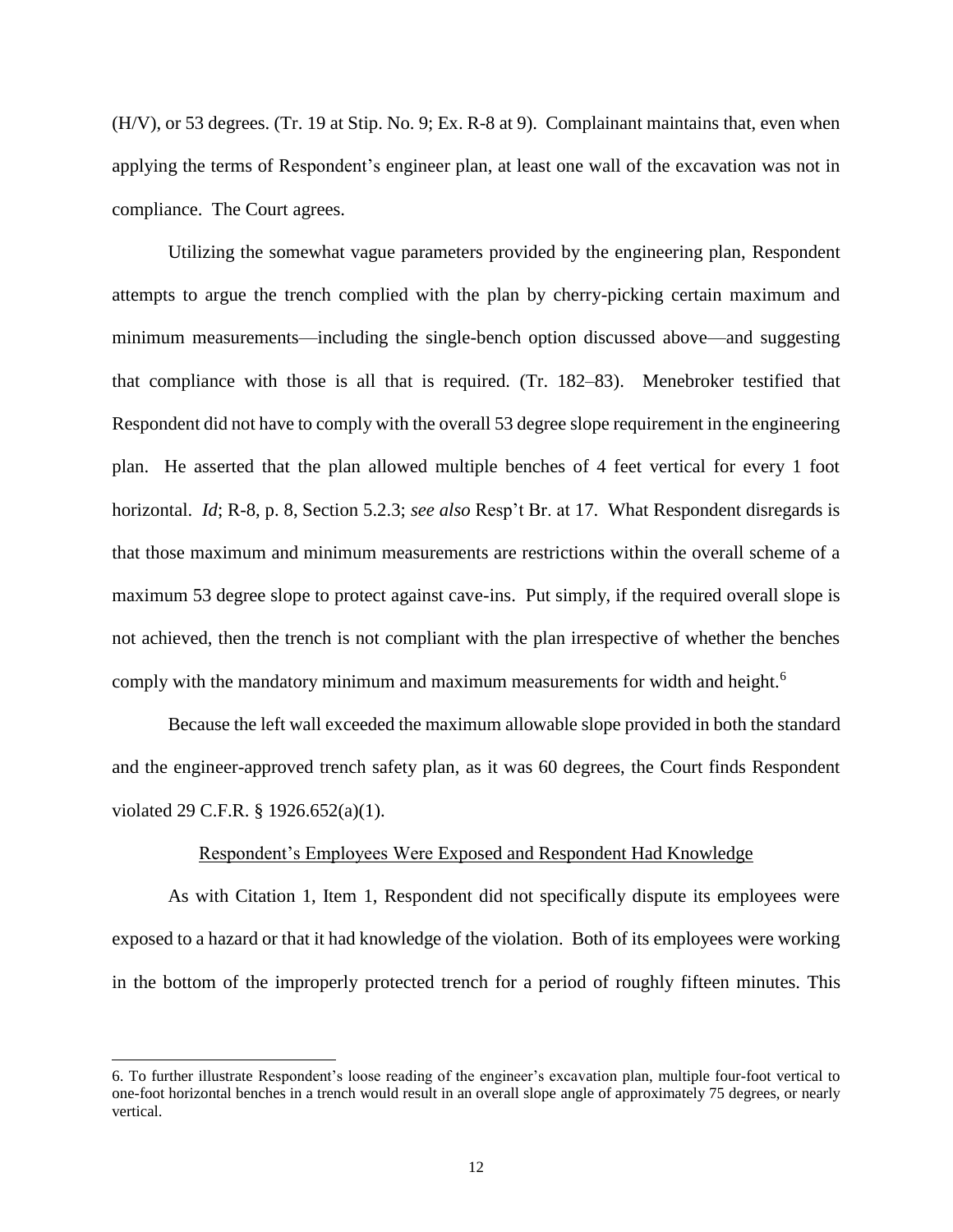activity was observed and photographed by CSHO Hoover and clearly illustrates exposure to the cave-in hazard. (Ex. C-1 at 1 to 3). Second, Calzada, whom the Court has already found to be a supervisor, directly observed his employees working inside the non-compliant trench. As supervisor, his knowledge is properly imputed to Respondent. *See Mountain States Tel. & Tel. Co.*, 623 F.2d at 158. Accordingly, the Court finds Complainant established a *prima facie* violation of 29 C.F.R. § 1926.652(a)(1).

#### The Violation was Properly Characterized as Repeat

According to the Commission, "A violation is repeated under section 17(a) of the Act if, at the time of the alleged repeat violation, there was a Commission final order against the same employer for a substantially similar violation." *Potlatch Corp.*, 7 BNA OSHC 1061 (No. 16183, 1979). Though substantial similarity can be shown in a number of ways, Complainant can establish a *prima facie* case of similarity "by showing that the prior and present violations are for failure to comply with the same standard." *Id.* The Commission noted "it may be difficult for an employer to rebut" a showing of substantial similarity when the repeat designation is based on violations of the same specific standard "because in many instances the two violations must be substantially similar in nature to be violations of the same standard." *Id.* Respondent can rebut Complainant's *prima facie* case of substantial similarity by "evidence of the disparate conditions and hazards associated with these violations of the same standard." *Id.* However, this is more likely when a general, performance-based standard is at issue, such as 29 C.F.R. § 1926.28(a). *Id.* at nn. 9 & 10.

Complainant established Respondent had been previously cited for violating 29 C.F.R. § 1926.652(a)(1) on August 6, 2012, and the citation had become a final order of the Commission in November 2012. (Exs. C-6, C-7). In both instances Respondent's employees were exposed to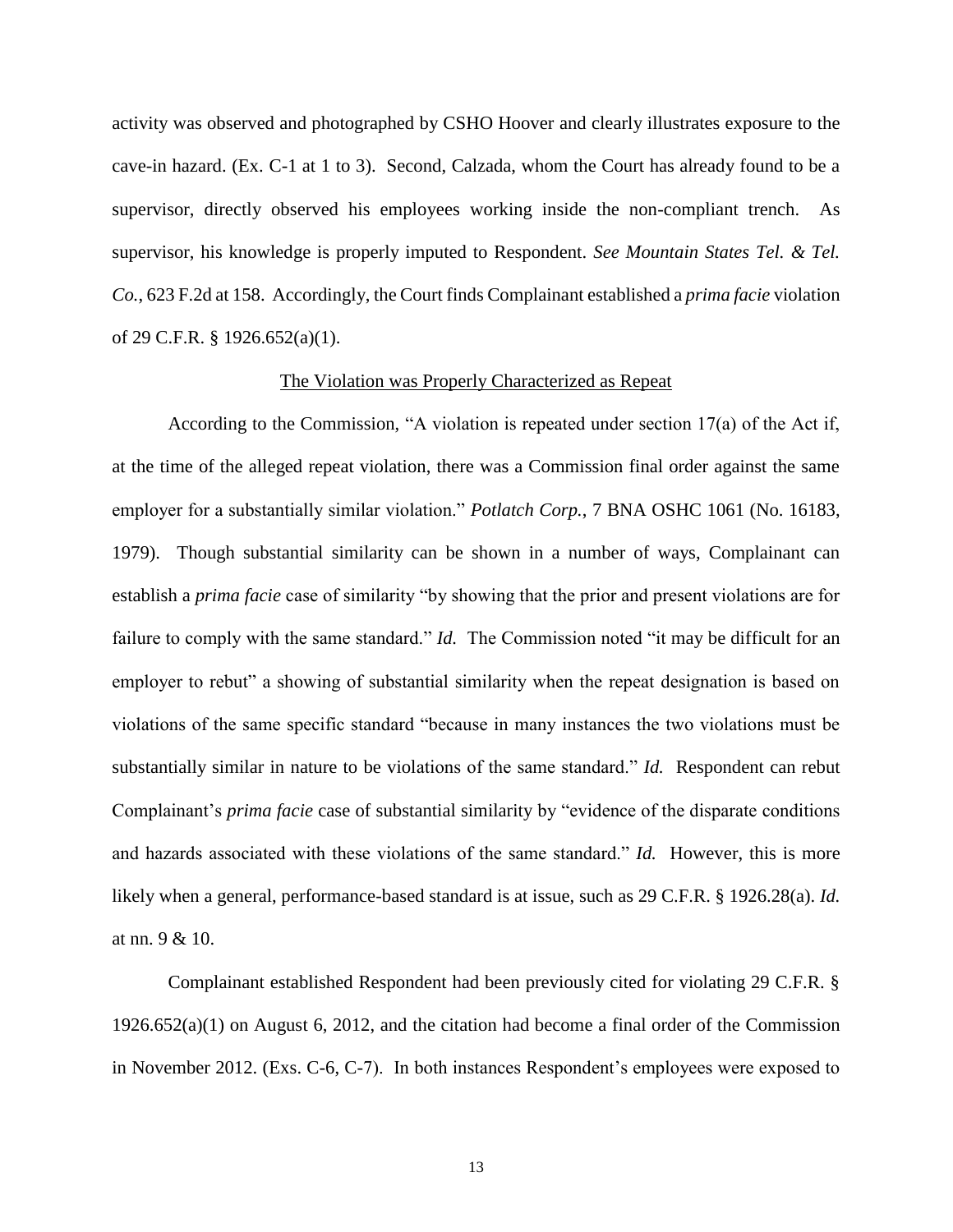cave-in hazards while they were working inside a non-compliant trench. *Compare* Citation and Notification of Penalty *with* Ex. C-7. Although the relative size of the trenches was different, the basic facts surrounding the employees' exposure and the plan governing trench protection were substantially similar: (1) the CSHO found employees inside the trench; (2) the soil was Type B; (3) the trench was more than 5 feet deep; (4) the bench method of slope was incorrectly applied; and (5) a site-specific trench safety plan was utilized, albeit incorrectly. (Exs. C-7, C-8). The Court rejects Respondent's claim that the differences in depth—7 feet in the current trench; 10 feet in the previous citation—illustrate a "significant difference". Accordingly, the Court finds Complainant established that Citation 2, Item 1 was properly characterized as a repeat violation.

### **Penalty**

In calculating appropriate penalties for affirmed violations, Section 17(j) of the Act requires the Commission give due consideration to four criteria: (1) the size of the employer's business, (2) the gravity of the violation, (3) the good faith of the employer, and (4) the employer's prior history of violations. Gravity is the primary consideration and is determined by the number of employees exposed, the duration of the exposure, the precautions taken against injury, and the likelihood of an actual injury. *J.A. Jones Construction Co.*, 15 BNA OSHC 2201 (No. 87-2059, 1993). It is well established that the Commission and its judges conduct *de novo* penalty determinations and have full discretion to assess penalties based on the facts of each case and the applicable statutory criteria. *Valdak Corp*., 17 BNA OSHC 1135 (No. 93-0239, 1995); *Allied Structural Steel*, 2 BNA OSHC 1457 (No. 1681, 1975).

Several factors that are applicable to both Citation 1, Item 1, and Citation 2, Item 1, such as number of employees, good faith, and history. Therefore, the Court agrees with Complainant's findings, if not his overall penalty assessment. Respondent has approximately 500 employees,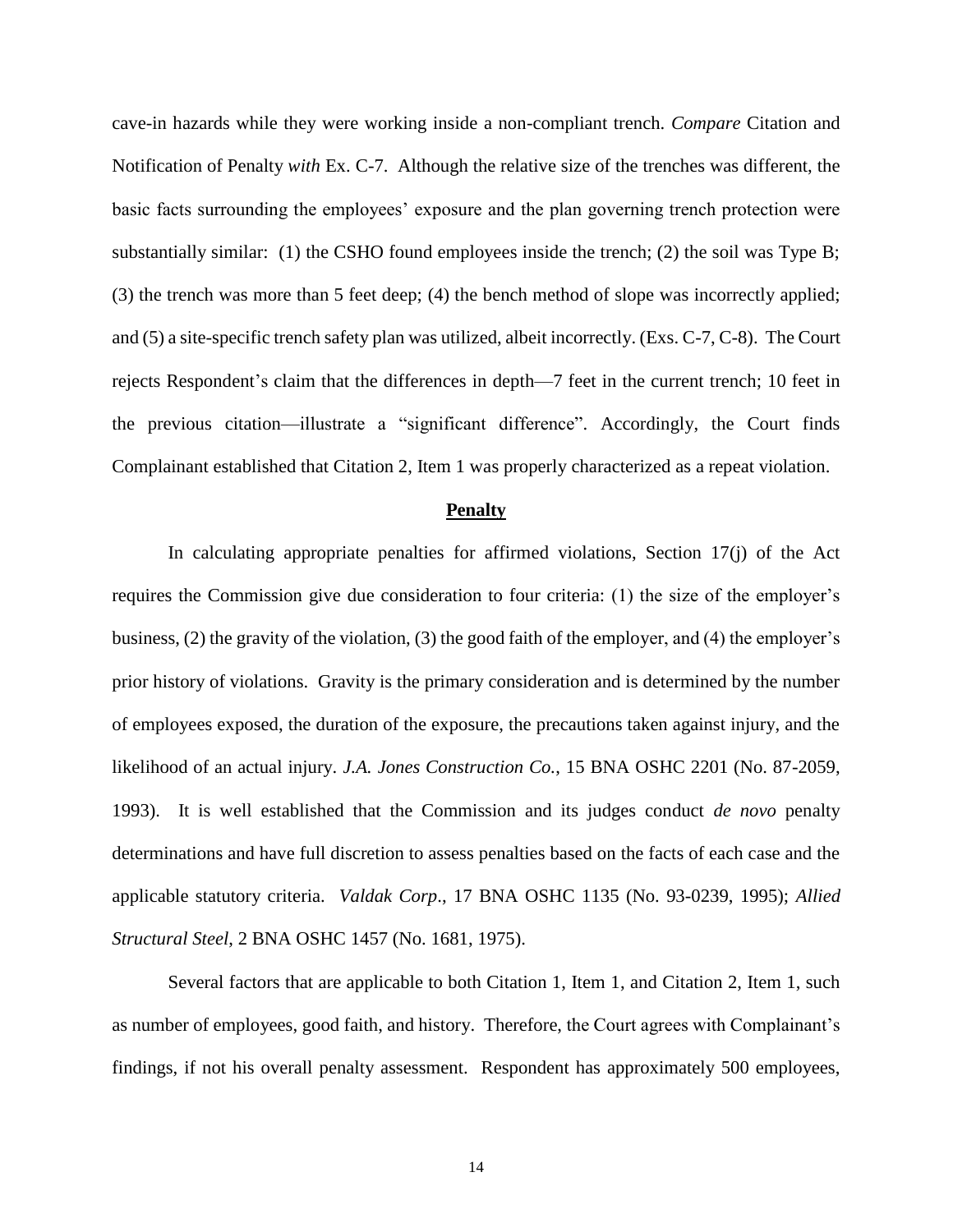which Complainant considers to be a large company and, therefore, ineligible for a size-based reduction in penalty. Complainant did not calculate any reduction for good faith attempts to comply based on Respondent's failure to timely provide CSHO Hoover with documentation of a safety and health program and evidence of training. Although Respondent provided such material at trial and post-inspection, the Court finds the general state of the trench and the labored interpretation of the trench safety program provided by Menebroker indicate a lack of attention to trench safety requirements. As such, the Court finds, albeit for different reasons, that Respondent did not exhibit good faith in this case. Further, Respondent has been cited for serious violations in the preceding five years, which Complainant used to increase the penalty by 10% under the guise of poor compliance history. The Court is not convinced that the existence of a single violation over the previous five years, without additional explanation or evidence, is sufficient for an increase in the proposed penalty. (Tr. 118–19; Ex. C-14). Further, Respondent's history has been adequately addressed through the "repeat" characterization of Citation 2, Item 1.

As to Citation 1, Item 1, specifically, Complainant proposed a gravity-based penalty of \$6,000, which it increased by 10% for history, as discussed above. Regarding gravity, Complainant argued the violation presented a greater probability of occurring due to the *ad hoc* nature of the egress "ramp", the presence of sloughing on one of the benches, and the presence of the excavator at the edge of the trench where employees exited. (Tr. 42, 117). That said, he also determined that the likely injuries would be "reversible injuries with a limited period of disability" and assessed the severity of the violation as medium. (Tr. 117). The Court finds the foregoing adequately addresses both the conditions observed by CSHO Hoover and his assessment of the violation's gravity. Accordingly, the Court adopts Complainant's assessment of gravity and hereby imposes a penalty of \$6,000 for Citation 1, Item 1.